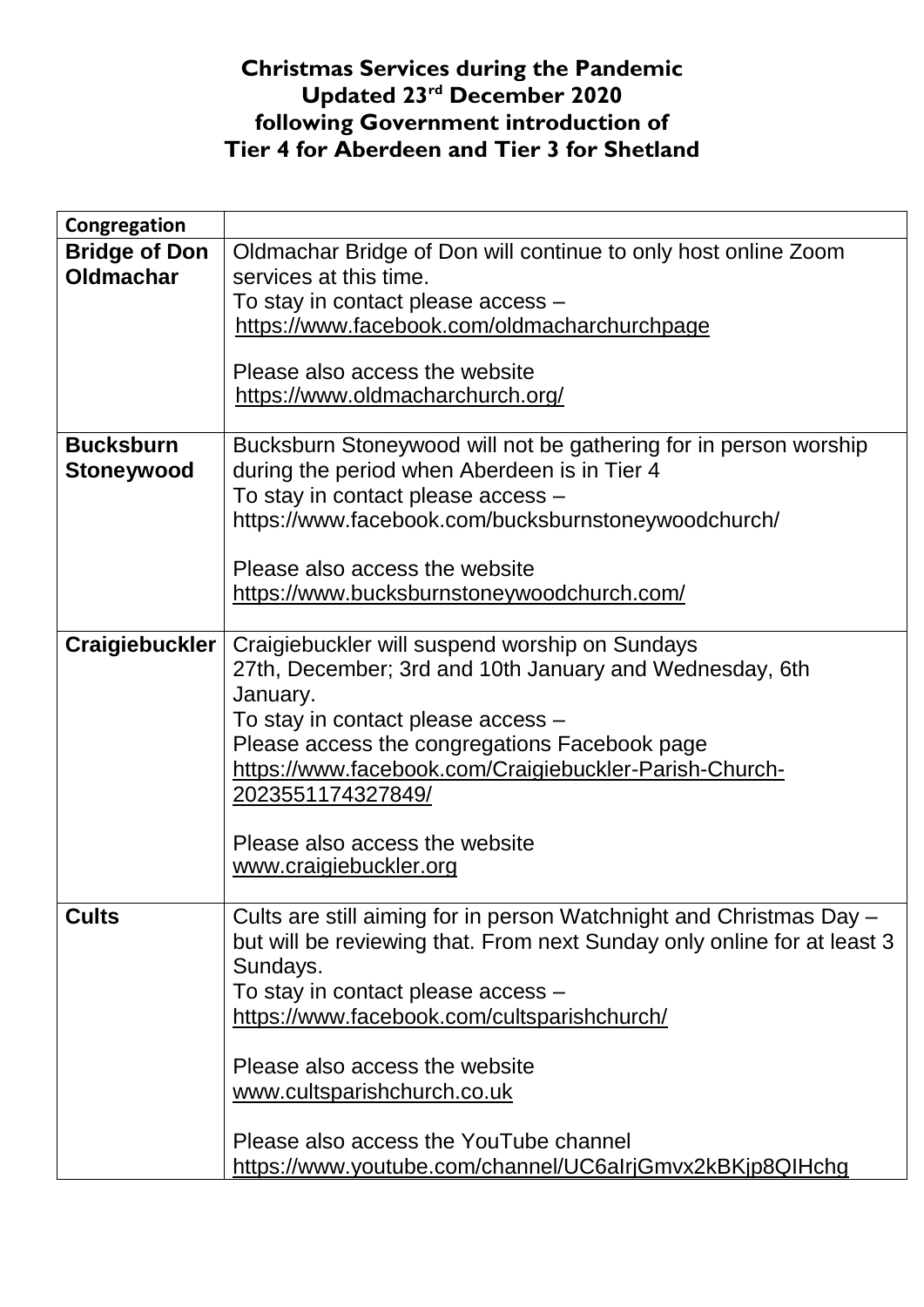| To stay in contact please access -<br>https://www.facebook.com/Dyce-Parish-Church-239912706030746/<br>Please also access the website<br>www.dyceparishchurch.org.uk<br>Ferryhill<br>Ferryhill Parish Church will not be having in-person worship in the<br>new year.<br>To stay in contact please access -<br>https://www.facebook.com/ferryhillparishchurch/<br>Please also access the website<br>www.ferryhillparishchurch.org<br>Please also access the YouTube channel<br>https://www.youtube.com/ferryhillparishchurch<br><b>High Hilton</b><br>Please check with the congregation direct.<br>To stay in contact please access -<br>https://www.facebook.com/highchurchhilton/<br>Please also access the website -<br>https://highhilton.church<br>Please also access the YouTube channel -<br>https://www.youtube.com/channel/UC4Zolo0ZuHW9qrvEx8HdC6w<br>Holburn West will suspend physical worship for three weeks at least,<br><b>Holburn West</b><br>resumption being subject to the Scottish Government review which<br>will be held mid January.<br>To stay in contact please access -<br>https://www.facebook.com/HolburnWest/<br>Please also access the website<br>www.holburnwestchurch.org.uk | <b>Dyce</b> | Please check with the congregation direct. |
|---------------------------------------------------------------------------------------------------------------------------------------------------------------------------------------------------------------------------------------------------------------------------------------------------------------------------------------------------------------------------------------------------------------------------------------------------------------------------------------------------------------------------------------------------------------------------------------------------------------------------------------------------------------------------------------------------------------------------------------------------------------------------------------------------------------------------------------------------------------------------------------------------------------------------------------------------------------------------------------------------------------------------------------------------------------------------------------------------------------------------------------------------------------------------------------------------------------|-------------|--------------------------------------------|
|                                                                                                                                                                                                                                                                                                                                                                                                                                                                                                                                                                                                                                                                                                                                                                                                                                                                                                                                                                                                                                                                                                                                                                                                               |             |                                            |
|                                                                                                                                                                                                                                                                                                                                                                                                                                                                                                                                                                                                                                                                                                                                                                                                                                                                                                                                                                                                                                                                                                                                                                                                               |             |                                            |
|                                                                                                                                                                                                                                                                                                                                                                                                                                                                                                                                                                                                                                                                                                                                                                                                                                                                                                                                                                                                                                                                                                                                                                                                               |             |                                            |
|                                                                                                                                                                                                                                                                                                                                                                                                                                                                                                                                                                                                                                                                                                                                                                                                                                                                                                                                                                                                                                                                                                                                                                                                               |             |                                            |
|                                                                                                                                                                                                                                                                                                                                                                                                                                                                                                                                                                                                                                                                                                                                                                                                                                                                                                                                                                                                                                                                                                                                                                                                               |             |                                            |
|                                                                                                                                                                                                                                                                                                                                                                                                                                                                                                                                                                                                                                                                                                                                                                                                                                                                                                                                                                                                                                                                                                                                                                                                               |             |                                            |
|                                                                                                                                                                                                                                                                                                                                                                                                                                                                                                                                                                                                                                                                                                                                                                                                                                                                                                                                                                                                                                                                                                                                                                                                               |             |                                            |
|                                                                                                                                                                                                                                                                                                                                                                                                                                                                                                                                                                                                                                                                                                                                                                                                                                                                                                                                                                                                                                                                                                                                                                                                               |             |                                            |
|                                                                                                                                                                                                                                                                                                                                                                                                                                                                                                                                                                                                                                                                                                                                                                                                                                                                                                                                                                                                                                                                                                                                                                                                               |             |                                            |
|                                                                                                                                                                                                                                                                                                                                                                                                                                                                                                                                                                                                                                                                                                                                                                                                                                                                                                                                                                                                                                                                                                                                                                                                               |             |                                            |
|                                                                                                                                                                                                                                                                                                                                                                                                                                                                                                                                                                                                                                                                                                                                                                                                                                                                                                                                                                                                                                                                                                                                                                                                               |             |                                            |
|                                                                                                                                                                                                                                                                                                                                                                                                                                                                                                                                                                                                                                                                                                                                                                                                                                                                                                                                                                                                                                                                                                                                                                                                               |             |                                            |
|                                                                                                                                                                                                                                                                                                                                                                                                                                                                                                                                                                                                                                                                                                                                                                                                                                                                                                                                                                                                                                                                                                                                                                                                               |             |                                            |
|                                                                                                                                                                                                                                                                                                                                                                                                                                                                                                                                                                                                                                                                                                                                                                                                                                                                                                                                                                                                                                                                                                                                                                                                               |             |                                            |
|                                                                                                                                                                                                                                                                                                                                                                                                                                                                                                                                                                                                                                                                                                                                                                                                                                                                                                                                                                                                                                                                                                                                                                                                               |             |                                            |
|                                                                                                                                                                                                                                                                                                                                                                                                                                                                                                                                                                                                                                                                                                                                                                                                                                                                                                                                                                                                                                                                                                                                                                                                               |             |                                            |
|                                                                                                                                                                                                                                                                                                                                                                                                                                                                                                                                                                                                                                                                                                                                                                                                                                                                                                                                                                                                                                                                                                                                                                                                               |             |                                            |
|                                                                                                                                                                                                                                                                                                                                                                                                                                                                                                                                                                                                                                                                                                                                                                                                                                                                                                                                                                                                                                                                                                                                                                                                               |             |                                            |
|                                                                                                                                                                                                                                                                                                                                                                                                                                                                                                                                                                                                                                                                                                                                                                                                                                                                                                                                                                                                                                                                                                                                                                                                               |             |                                            |
|                                                                                                                                                                                                                                                                                                                                                                                                                                                                                                                                                                                                                                                                                                                                                                                                                                                                                                                                                                                                                                                                                                                                                                                                               |             |                                            |
|                                                                                                                                                                                                                                                                                                                                                                                                                                                                                                                                                                                                                                                                                                                                                                                                                                                                                                                                                                                                                                                                                                                                                                                                               |             |                                            |
|                                                                                                                                                                                                                                                                                                                                                                                                                                                                                                                                                                                                                                                                                                                                                                                                                                                                                                                                                                                                                                                                                                                                                                                                               |             |                                            |
|                                                                                                                                                                                                                                                                                                                                                                                                                                                                                                                                                                                                                                                                                                                                                                                                                                                                                                                                                                                                                                                                                                                                                                                                               |             |                                            |
|                                                                                                                                                                                                                                                                                                                                                                                                                                                                                                                                                                                                                                                                                                                                                                                                                                                                                                                                                                                                                                                                                                                                                                                                               |             |                                            |
|                                                                                                                                                                                                                                                                                                                                                                                                                                                                                                                                                                                                                                                                                                                                                                                                                                                                                                                                                                                                                                                                                                                                                                                                               |             |                                            |
|                                                                                                                                                                                                                                                                                                                                                                                                                                                                                                                                                                                                                                                                                                                                                                                                                                                                                                                                                                                                                                                                                                                                                                                                               |             |                                            |
|                                                                                                                                                                                                                                                                                                                                                                                                                                                                                                                                                                                                                                                                                                                                                                                                                                                                                                                                                                                                                                                                                                                                                                                                               |             |                                            |
|                                                                                                                                                                                                                                                                                                                                                                                                                                                                                                                                                                                                                                                                                                                                                                                                                                                                                                                                                                                                                                                                                                                                                                                                               |             |                                            |
|                                                                                                                                                                                                                                                                                                                                                                                                                                                                                                                                                                                                                                                                                                                                                                                                                                                                                                                                                                                                                                                                                                                                                                                                               |             |                                            |
|                                                                                                                                                                                                                                                                                                                                                                                                                                                                                                                                                                                                                                                                                                                                                                                                                                                                                                                                                                                                                                                                                                                                                                                                               |             |                                            |
|                                                                                                                                                                                                                                                                                                                                                                                                                                                                                                                                                                                                                                                                                                                                                                                                                                                                                                                                                                                                                                                                                                                                                                                                               |             |                                            |
|                                                                                                                                                                                                                                                                                                                                                                                                                                                                                                                                                                                                                                                                                                                                                                                                                                                                                                                                                                                                                                                                                                                                                                                                               |             |                                            |
|                                                                                                                                                                                                                                                                                                                                                                                                                                                                                                                                                                                                                                                                                                                                                                                                                                                                                                                                                                                                                                                                                                                                                                                                               |             |                                            |
|                                                                                                                                                                                                                                                                                                                                                                                                                                                                                                                                                                                                                                                                                                                                                                                                                                                                                                                                                                                                                                                                                                                                                                                                               |             |                                            |
|                                                                                                                                                                                                                                                                                                                                                                                                                                                                                                                                                                                                                                                                                                                                                                                                                                                                                                                                                                                                                                                                                                                                                                                                               |             |                                            |
|                                                                                                                                                                                                                                                                                                                                                                                                                                                                                                                                                                                                                                                                                                                                                                                                                                                                                                                                                                                                                                                                                                                                                                                                               |             |                                            |
| Kingswells will continue to only host online services at this time.<br><b>Kingswells</b>                                                                                                                                                                                                                                                                                                                                                                                                                                                                                                                                                                                                                                                                                                                                                                                                                                                                                                                                                                                                                                                                                                                      |             |                                            |
| To stay in contact please access -                                                                                                                                                                                                                                                                                                                                                                                                                                                                                                                                                                                                                                                                                                                                                                                                                                                                                                                                                                                                                                                                                                                                                                            |             |                                            |
| https://www.facebook.com/KingswellsChurch/                                                                                                                                                                                                                                                                                                                                                                                                                                                                                                                                                                                                                                                                                                                                                                                                                                                                                                                                                                                                                                                                                                                                                                    |             |                                            |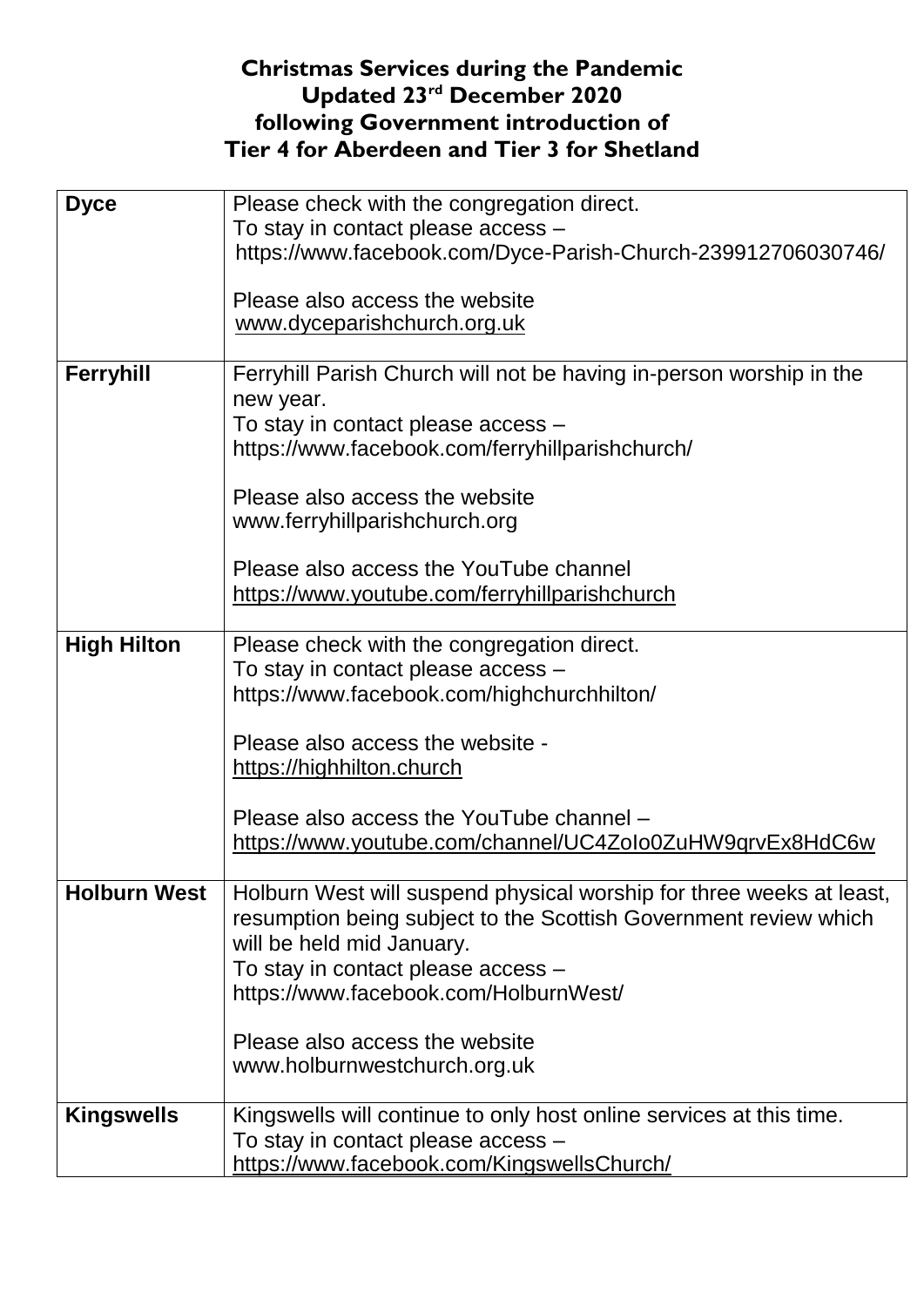|                   | Please also access the website<br>https://www.kingswells.church/                                                                                                                                                                                                                                                                          |
|-------------------|-------------------------------------------------------------------------------------------------------------------------------------------------------------------------------------------------------------------------------------------------------------------------------------------------------------------------------------------|
| <b>Mannofield</b> | Mannofield has taken the decision not to continue with in person<br>Services until such time as the Scottish Government confirm it is<br>safe to do so.<br>To stay in contact please access -<br>https://www.facebook.com/mannofield.church/<br>Please also access the congregation's website<br>www.mannofieldchurch.org.uk              |
| <b>Mastrick</b>   | Mastrick has decided to suspend Sunday worship and will review in<br>January depending on further extension of tier 4.<br>To stay in contact please access -<br>https://www.facebook.com/mastrickparishchurch/<br>Please also access the website<br>http://www.mastrickchurch.org.uk/                                                     |
| <b>Midstocket</b> | Midstocket will suspend worship. They will hold a Christmas day<br>Service with the small number boked, but will suspend worship after<br>that until further notice.<br>To stay in contact please access -<br>https://www.facebook.com/MidstocketParishChurch/?ref=br_rs<br>Please also access the website<br>www.midstocketchurch.org.uk |
| <b>Newhills</b>   | Please check with the congregation direct.<br>To stay in contact please access -<br>https://www.facebook.com/Newhills.Church/<br>Please also access the website<br>newhillschurch.org.uk<br>Please also access the YouTube Channel<br>https://www.youtube.com/channel/UCHvDPmCYXEwvywdrLsbghnw                                            |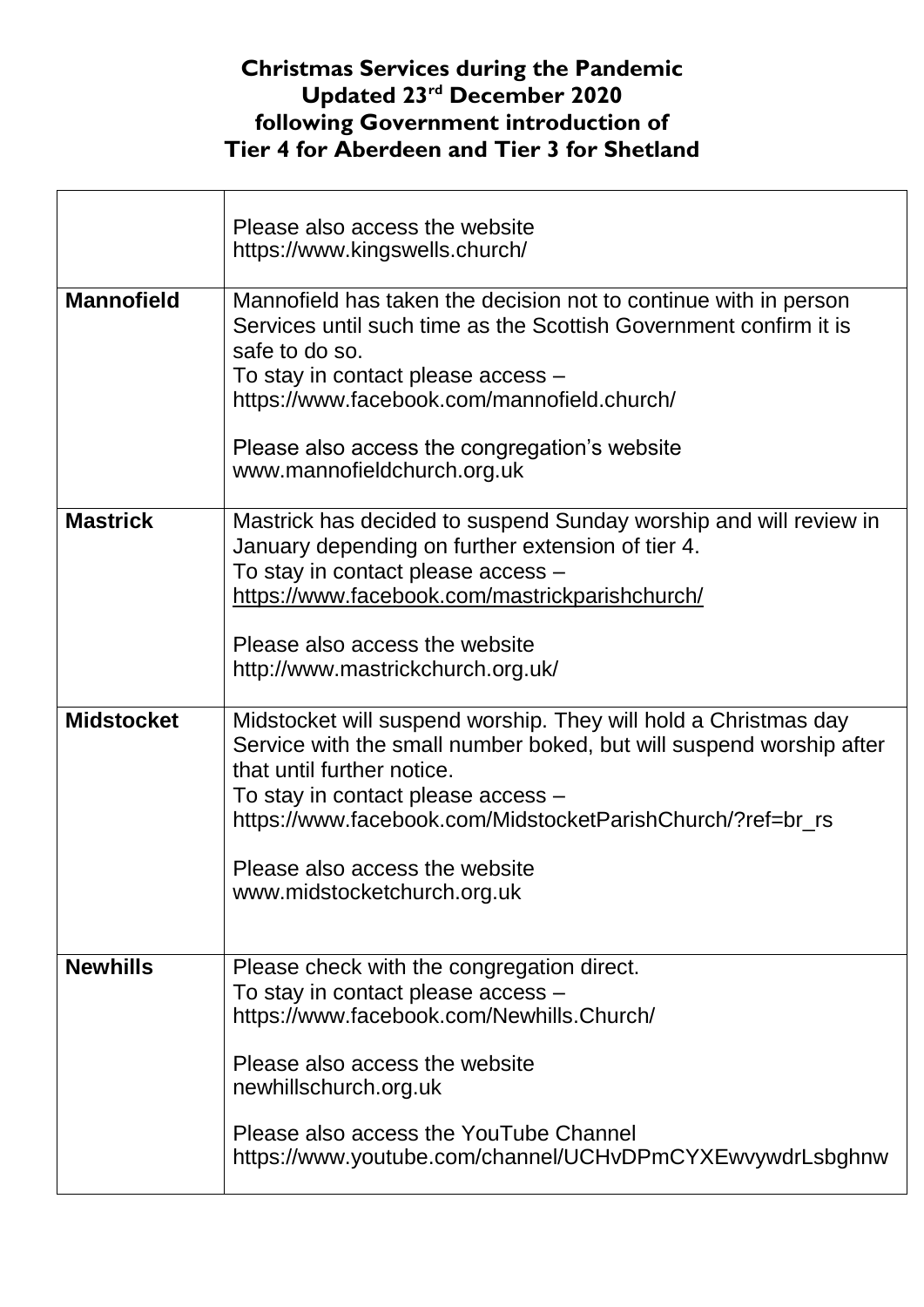| <b>Northfield</b>       | Please check with the congregation direct.<br>To stay in contact please access -<br>Please access the congregations Facebook page<br>https://www.facebook.com/Northfield-Parish-Church-<br>101134004870129/                                                                                                                                                                                                                                                                                                                                   |
|-------------------------|-----------------------------------------------------------------------------------------------------------------------------------------------------------------------------------------------------------------------------------------------------------------------------------------------------------------------------------------------------------------------------------------------------------------------------------------------------------------------------------------------------------------------------------------------|
| <b>Peterculter</b>      | Peterculter will not hold Service on Sunday 27 <sup>th</sup> December nor<br>Sunday $3^{rd}$ January $3^{rd}$ though they plan to resume worship (with the<br>20 limit) on January $10th$ , this is based on the regulations not being<br>tightened further. Booking essential.<br>To stay in contact please access -<br>https://www.facebook.com/CulterKirk/<br>Please also access the website<br>culterkirk.co.uk                                                                                                                           |
| Queen's<br><b>Cross</b> | Please check with the congregation direct.<br>To stay in contact please access -<br>https://www.facebook.com/queenscross<br>Please also access the website<br>www.queenscrosschurch.org.uk<br>Please access the congregation YouTube channel<br>https://www.youtube.com/channel/UCL0nBRVdbAJDfITXRYYwzMA                                                                                                                                                                                                                                      |
| <b>Rubislaw</b>         | Rubislaw will be closed for the duration of the Tier 4 restrictions.<br>Hence closed for the Sundays 27th December 2020 and 3rd, 10th<br>and 17th January 2021. Should there be any extension to restrictions<br>the will remain closed as long as Tier 4 lasts.<br>Online services with the West End Churches services continue as<br>normal and the congregation have been signposted to them.<br>To stay in contact please access -<br>https://www.facebook.com/RubislawChurch/<br>Please also access the website<br>rubislawchurch.org.uk |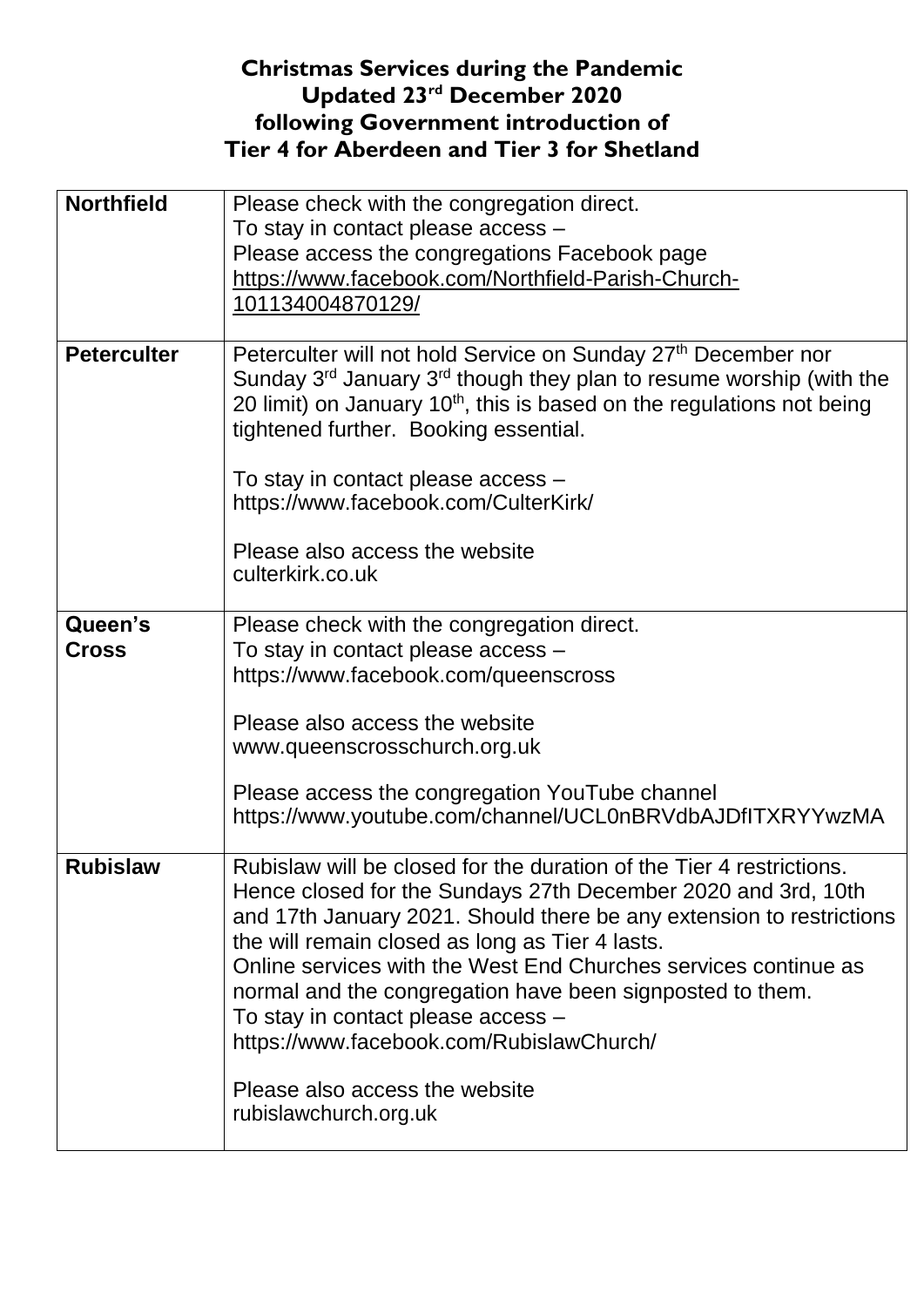| <b>Ruthrieston</b><br><b>West</b>                               | Ruthrieston West will discontinue in person worship so long as the<br>attendance limit of 20 applies. The congregations last service for<br>2020 will be the Christmas Eve service (for which pre-registration is<br>required).<br>To stay in contact please access -<br>https://www.facebook.com/RuthriestonWestChurch/<br>Please also access the website<br>www.ruthriestonwestchurch.org.uk                                                                                                                                         |
|-----------------------------------------------------------------|----------------------------------------------------------------------------------------------------------------------------------------------------------------------------------------------------------------------------------------------------------------------------------------------------------------------------------------------------------------------------------------------------------------------------------------------------------------------------------------------------------------------------------------|
| <b>Shetland</b><br><b>Church of</b><br><b>Scotland</b>          | In light of the new restrictions, the decision of the Ministry Team in<br>Shetland is that all Church services will be suspended from Boxing<br>Day. This means that all services on the 27th December and 3rd<br>January are cancelled. The position with regard to the 10th January<br>will be reviewed nearer the time.<br>To stay in contact please access -<br>https://www.facebook.com/shetlandkirk<br>Please access the parish YouTube channel for virtual services<br>https://www.youtube.com/channel/UCwkIVj5iWxvV71je3BLLrZg |
| <b>St Columba's</b><br><b>Bridge of Don,</b><br><b>Aberdeen</b> | St Columba's Church intends to continue in-person worship after the<br>26th December. Please check with the congregation direct in<br>regards to booking arrangements and to find out service times.<br>To stay in contact please access -<br>https://www.facebook.com/StCBOD/<br>Please also access the website - stcolumbaschurch.org.uk<br>Please also access the YouTube channel<br>https://www.youtube.com/channel/UC0Pra4i87xYa3ip81nm2fQQ                                                                                       |
| <b>St George's</b><br><b>Tillydrone</b>                         | St George's Tillydrone will be closed until such times as the<br>Government announces that Aberdeen will be placed in tier 3 again.<br>The Kirk Session hope to start preaching on the 24th January 2021 if<br>in tier 3.<br>To stay in contact please access -<br>https://www.facebook.com/tillydrone.church/<br>Please also access the website<br>http://tillydrone.church                                                                                                                                                           |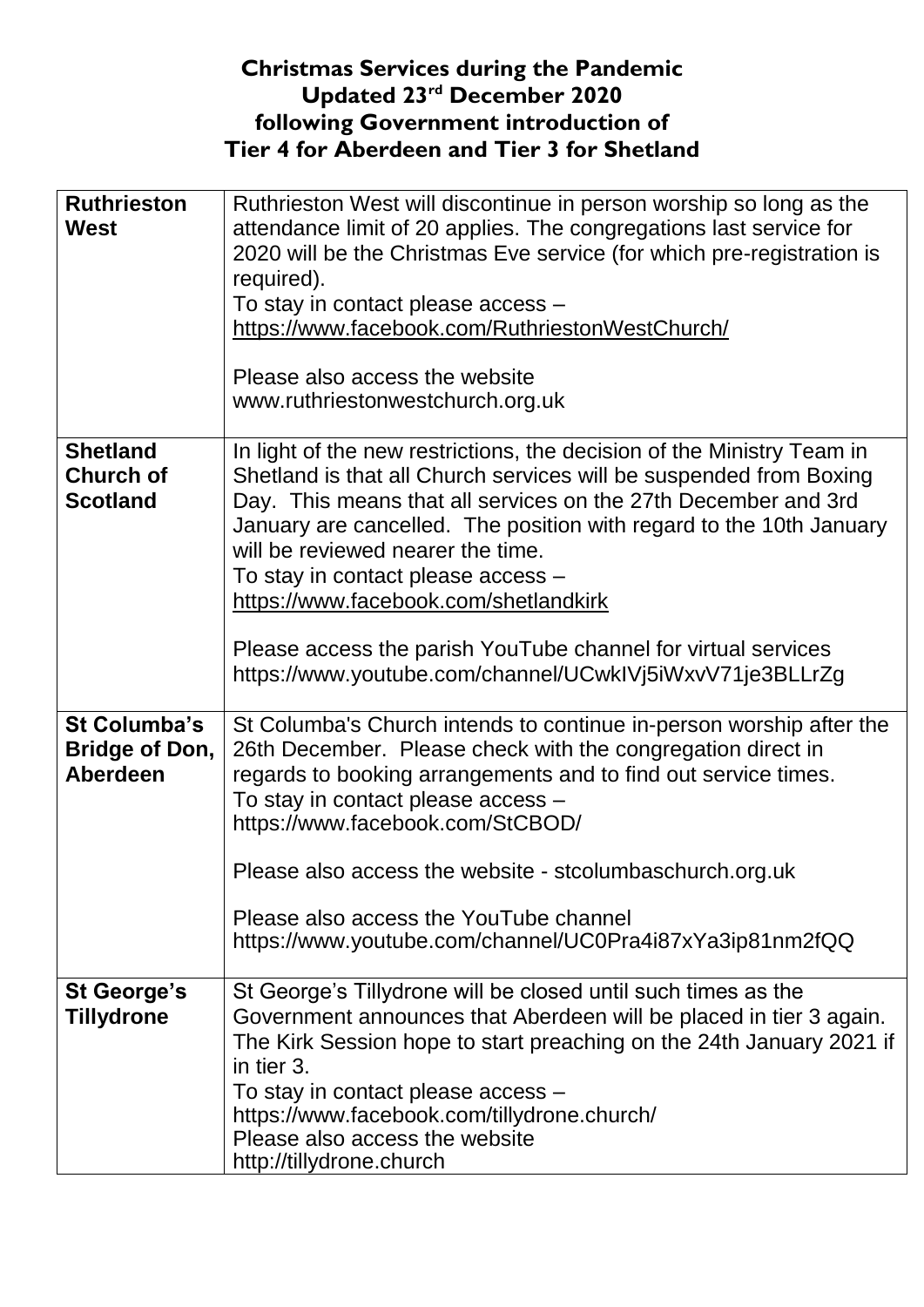| St John's for the Deaf is not holding physical services at this time. |
|-----------------------------------------------------------------------|
| Please check with the congregation direct.                            |
| To stay in contact please access -                                    |
| https://www.facebook.com/stmacharscathedral/                          |
|                                                                       |
| Please also access the website                                        |
| www.stmachar.com                                                      |
|                                                                       |
| St Mark's will suspend worship for the foreseeable future.            |
| To stay in contact please access -                                    |
| https://www.facebook.com/StMarksChurchAberdeen/                       |
|                                                                       |
| Please also access the website                                        |
| www.stmarksaberdeen.org.uk                                            |
| St Mary's will be closed until such times as the Government           |
| announces that Aberdeen will be placed in tier 3 again.               |
| To stay in contact please access -                                    |
| https://www.facebook.com/St-Marys-King-Street-930751346958755/        |
|                                                                       |
| Please also access the website                                        |
| http://www.stmarysparishchurch.org/home.html                          |
|                                                                       |
| St Mark's has made the decision to suspend worship until further      |
| notice.                                                               |
| KSNU will have two "final" services led by the Rev Ian Murray and     |
| the Rev James Stewart on Dec 27th. 11am and 2pm.                      |
| To stay in contact please access -                                    |
| https://www.facebook.com/KirkofStNicholasUniting/                     |
|                                                                       |
| Please also access the congregation's website                         |
| www.kirk-of-st-nicholas.org.uk                                        |
|                                                                       |
| St Nicholas South of Kincorth has made the decision to suspend in     |
| person services as of 27th December, and until the proposed           |
| lockdown has been lifted. Online services will continue during this   |
| time.                                                                 |
| To stay in contact please access -                                    |
|                                                                       |
| https://www.facebook.com/southstnicholas/                             |
|                                                                       |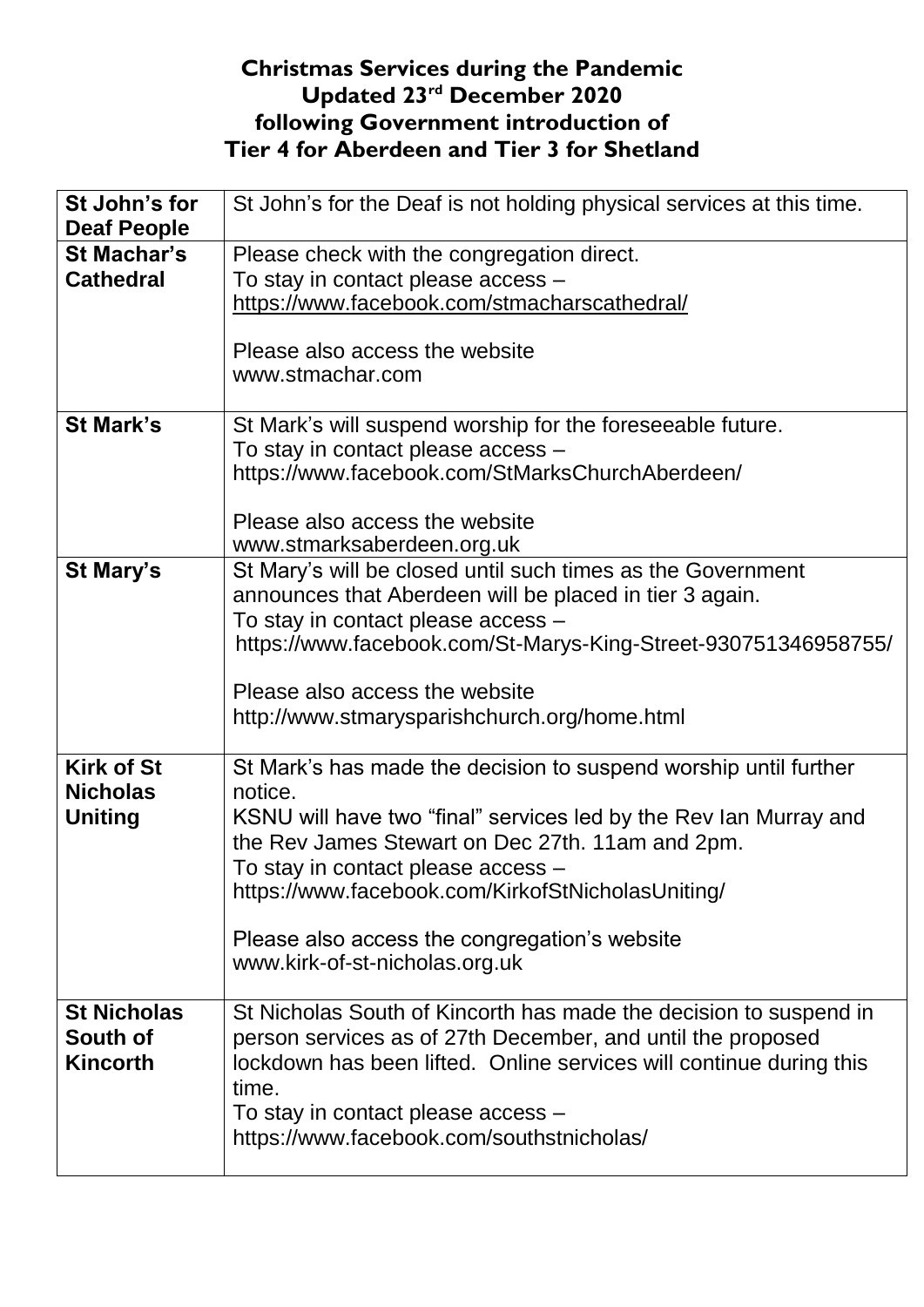|                     | Please also access the congregation's website                                          |
|---------------------|----------------------------------------------------------------------------------------|
|                     | https://southaberdeen.church/                                                          |
|                     | Please also access the YouTube channel                                                 |
|                     | https://www.youtube.com/channel/UCWtbGYRLmbZblvlc2AwQ3cA                               |
|                     |                                                                                        |
| <b>St Stephen's</b> | Please check with the congregation direct.                                             |
|                     | To stay in contact please access -                                                     |
|                     | http://www.st-stephens.co.uk/                                                          |
|                     | Please access the YouTube Channel                                                      |
|                     | https://www.youtube.com/channel/UCyKBKM-LXcpYv08rP33VV-A                               |
|                     |                                                                                        |
| South Holburn       | South Holburn will not be hosting anymore live services in church                      |
|                     | until restrictions out of level 4 are lifted in Aberdeen. Though they                  |
|                     | will continue with online services each week.                                          |
|                     | To stay in contact please access -<br>https://www.facebook.com/groups/124930117575341/ |
|                     |                                                                                        |
|                     | Please also access the website                                                         |
|                     | www.southholburn.org                                                                   |
|                     |                                                                                        |
|                     | Please also access the YouTube channel                                                 |
|                     | https://www.youtube.com/channel/UCQ_FIm9SfD3NaCWvc8bW_mw                               |
| <b>Stockethill</b>  | Please check with the congregation direct.                                             |
|                     | To stay in contact please access -                                                     |
|                     | https://www.facebook.com/stockethillchurch/                                            |
|                     |                                                                                        |
|                     | Please also access the website                                                         |
|                     | www.stockethillchurch.org.uk                                                           |
|                     | Please also access the YouTube channel                                                 |
|                     | https://www.youtube.com/channel/UCnLIMY4dVY2oe2H4hN0pzwQ                               |
|                     |                                                                                        |
| <b>Summerhill</b>   | Summerhill has decided to suspend public worship, at least for three                   |
|                     | weeks, after which the Kirk Session will review.                                       |
|                     | To stay in contact please access -                                                     |
|                     | https://www.facebook.com/SummerhillChurchAberdeen/                                     |
|                     |                                                                                        |